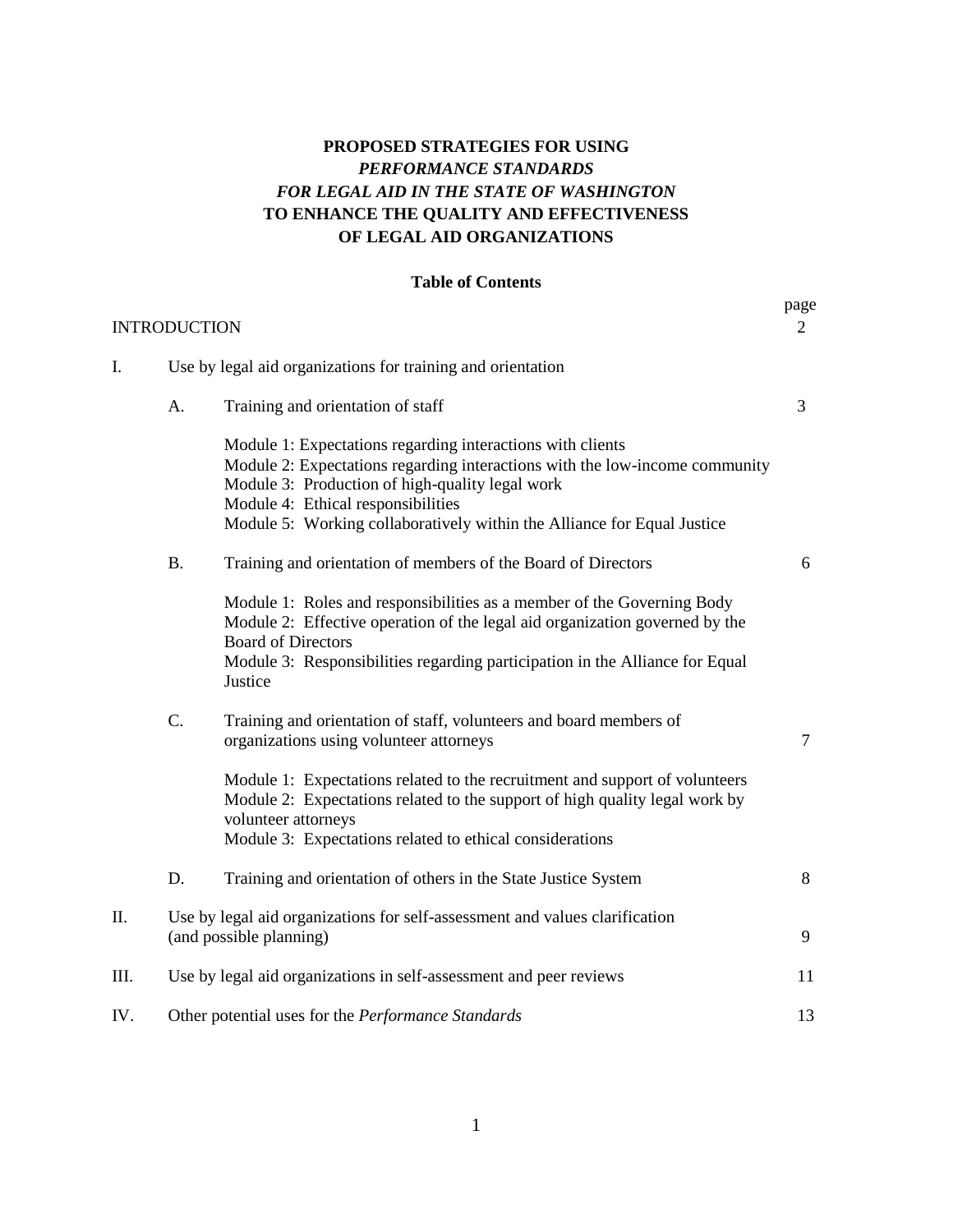#### **PROPOSED STRATEGIES FOR USING**  *PERFORMANCE STANDARDS FOR LEGAL AID IN THE STATE OF WASHINGTON*  **TO ENHANCE THE QUALITY AND EFFECTIVENESS OF LEGAL AID ORGANIZATIONS**

### **Introduction**

On November 13, 2009 the Washington State Access to Justice Board adopted the *Performance Standards for Legal Aid in the State of Washington* [hereafter, *Performance Standards*] and instructed that they be made available on the Access to Justice website.<sup>1</sup> Initial reactions to the *Performance Standards* have been very positive, but more can be done to publicize their availability and encourage their use by programs and others. This memorandum suggests various way in which 1) the content of the *Performance Standards* might become better known; 2) how they might be used, and 3) how the Access to Justice Board might encourage their implementation.

There are five categories of ways in which the *Performance Standards* might be used:<sup>2</sup>

- *Educational* Use for the training or orientation of staff and boards within the legal aid delivery system, as well as education of people outside the system;
- *Evaluative* Use as the basis for evaluation of program operations, including self evaluation by programs and peer review;
- *Developmental* Use by programs and others as a guide or checklist in the design of systems within their organizations;
- *Planning* Use as a guide for strategic planning and related activities; and
- Defensive Use an authoritative guide to explain or defend program activities, when necessary.

The *Performance Standards* are written to provide guidance on a broad spectrum of legal aid organizations' operations:

 *Performance Standard One* expresses broad institutional responsibilities for identifying legal needs of the communities a legal aid organization serves and for planning strategically and collaboratively to respond.

l

<sup>1</sup> <http://www.wsba.org/atj/documents/performancestandardsforlegalaidinthestateofwashingtonnov2009.pdf>

<sup>&</sup>lt;sup>2</sup> Dividing uses for the standards into these five categories is useful for analytical and planning purposes, but in practice many strategies may overlap. Thus, for example, a program may engage in a self-assessment of its success in meeting a *Performance Standard* with the goal of also educating staff or board about expectations under the Standard.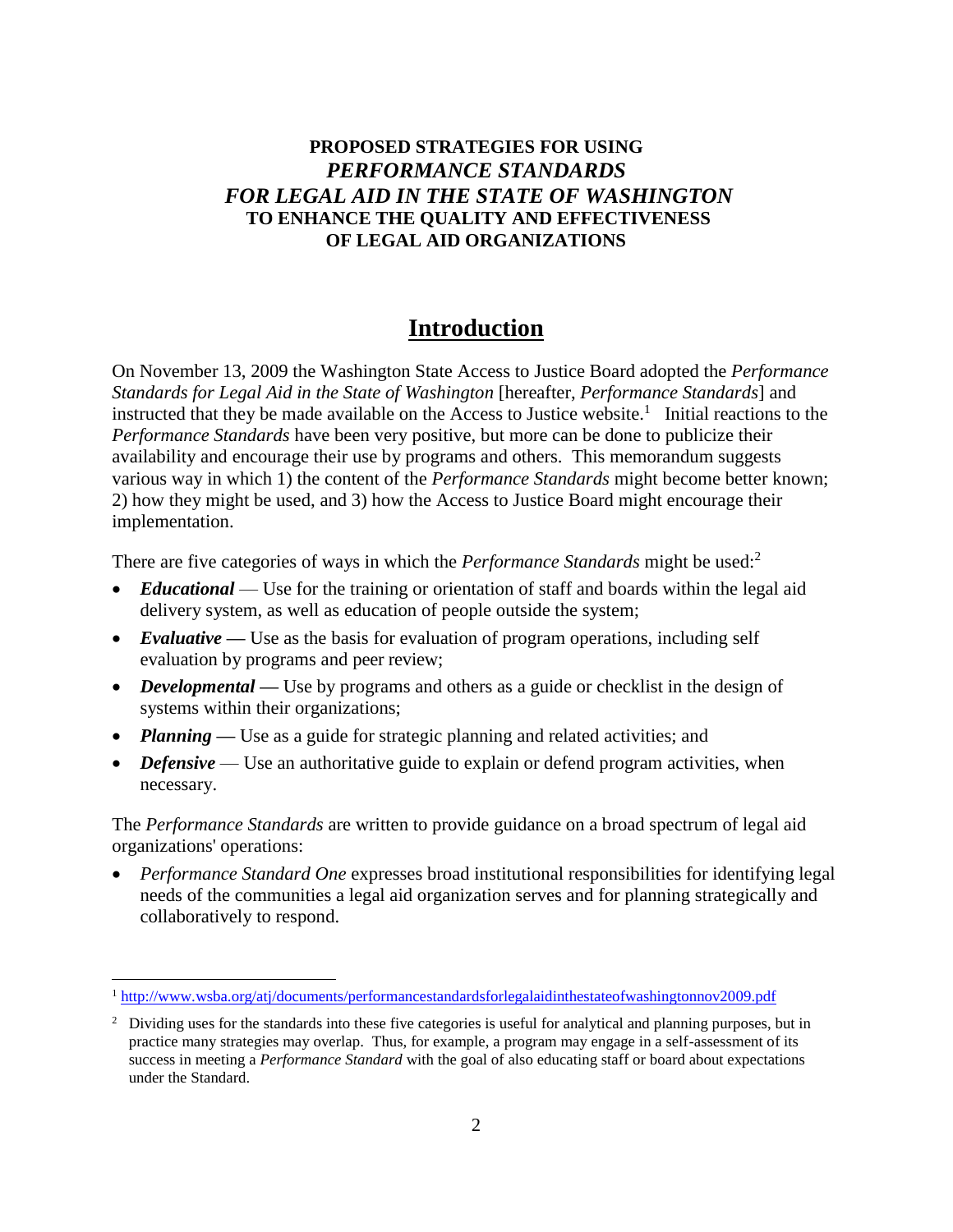- *Performance Standard Two* expresses the importance of advocates seeking to achieve clients' objectives and accomplish lasting results on their behalf. It also addresses a broad organizational responsibilities, including choosing appropriate delivery mechanisms and supporting a full range of legal assistance to eligible persons.
- *Performance Standards Three* and *Four* relate to how clients are treated and to the quality of the work produced.
- The specific focus of *Performance Standard Five* is leadership and management.
- *Performance Standard Six* relates to governance.
- *Performance Standard Seven* relates to resource development.
- *Performance Standard Eight* focuses on issues related to the participation of volunteer attorneys in providing assistance to clients

This memorandum primarily analyzes potential uses of the *Performance Standards* from the perspective of educational and self-evaluative functions, but also notes other potential strategies that may be considered by the Access to Justice Board, by programs or by the State funders.

### **I. Use by legal aid organizations for training and orientation**

The *Performance Standards* provide a ready-made tool for training and orientation of both program staff and members of its Board of Directors. They are explicitly written to convey the core values that the Access to Justice Board believes should be reflected in delineated aspects of a legal aid organization's operation. As a result, they provide a succinct statement of those values that can be easily incorporated into training and orientation materials and curricula for both staff and board members. The analysis in the Commentary could be used to generate a discussion of values that a legal aid organization wants to emphasize, such as treating clients with dignity and respect.

The Commentary to each *Performance Standard* also provides links to sections of the Commentary of the ABA *Standards for the Provision of Civil Legal Aid* (2006) which contains more detailed analysis that may also be useful as part of training and orientation materials.

### **A. Training and orientation of staff**

The easiest way to use the *Performance Standards* in orientation of staff, of course, might be to include their full text (or a link to their Web address) in any orientation materials. In truth, however, the value of including the entire 67 page document in an orientation package would likely be limited to alerting the staff member to its existence and its availability as a resource.

To expose new staff members to the substance of the *Performance Standards* that will be beneficial to them will require a more targeted approach. The content of the *Performance Standards*, therefore, could be divided into modules that convey important values, clustered into common areas. For illustrative purposes, the following suggests a way of dividing the content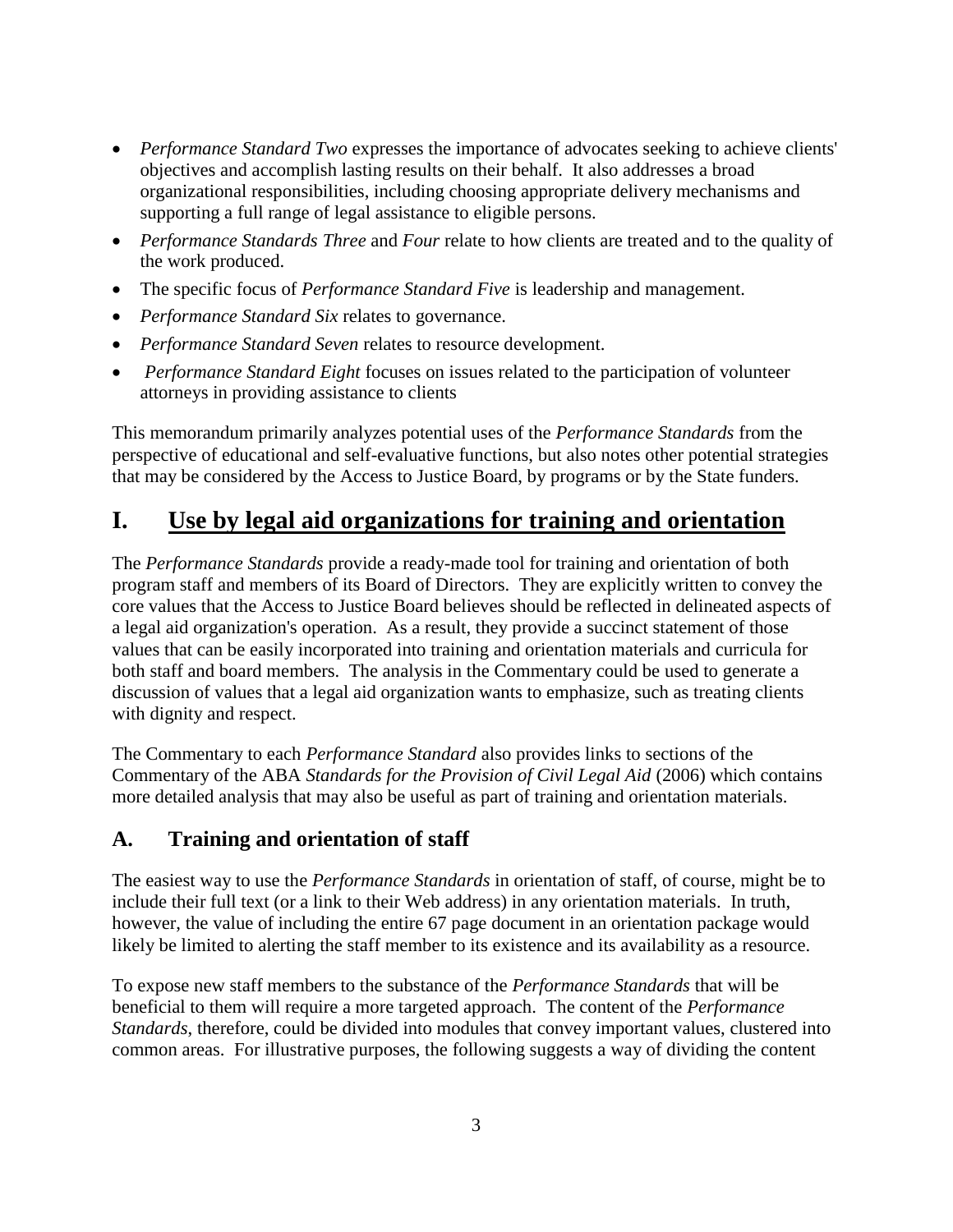that would provide manageable sized modules, some or all of which could be used in orientation or training.

- **Module 1 ~ Expectations regarding interactions with clients.** This module could draw on the *Performance Standards* to convey the values that are important for all staff members, including particularly advocates, in their interactions with persons served by the program. There are several sections of the commentary to the *Performance Standards* that directly pertain to appropriate interaction with clients and applicants for service. They are:
	- *Performance Standard Three,* subheading 1: "Treating persons seeking and receiving services with dignity and respect and fostering trust" (page  $13<sup>3</sup>$ );
	- *Performance Standard Three,* subheading 4: "Protecting information provided by prospective clients and clients from unauthorized disclosure" (page 14);
	- *Performance Standard Four,* subheading 3: "Having the ability to communicate competently with people of different cultural and linguistic backgrounds" (page 20).
- **Module 2 ~ Expectations regarding interactions with the low-income community.** This module could address broader questions related to how the legal aid organization and its advocates interact with low income communities they serve and how they focus on the most compelling issues affecting members of that community. Its attention would be more on an institutional level and would principally be designed to orient new staff and others to the values which underlie how the organization views its responsibility to the communities it serves. Portions of the *Performance Standards* that might be used include:
	- *Performance Standard One*, "Identifying Legal Needs and Planning Strategically and Collaboratively to Respond" (page 5);
	- *Performance Standard One*, subheading 1: "Identification of the most compelling needs of the communities served" (page 5);
	- *Performance Standard One*, subheading 2: "Planning strategically to deliver services that respond to compelling needs" (page 6);
	- *Performance Standard Two*, subheading 1: "Choice of delivery mechanisms that effectively and efficiently respond to client needs" (page 8);
	- *Performance Standard Two*, subheading 3: "Working collaboratively to support the availability of a full range of assistance to low-income communities" (page 10);
	- *Performance Standard Three*, subheading 5: "Operating in a way that facilitates access and overcomes barriers to isolated low-income communities" (page 15);
	- *Performance Standard Three,* subheading 6: "Operating with an understanding of and sensitivity to the values and cultures of all communities served" (page 16);
	- *Performance Standard Three,* subheading 7: "Having the capacity to assist low-income persons in their primary language" (page 16);
	- *Performance Standard Three,* subheading 8: "Accessibility for persons with disabilities" (page 17);

 $\overline{\phantom{a}}$ <sup>3</sup> This and all subsequent page references enclosed in parentheses give the number of the web page in the version of the *Performance Standards* that appears on the webpage of the ATJ Board. Typing the webpage in the toolbar just above the document on the webpage and pressing "enter" will navigate to the desired page.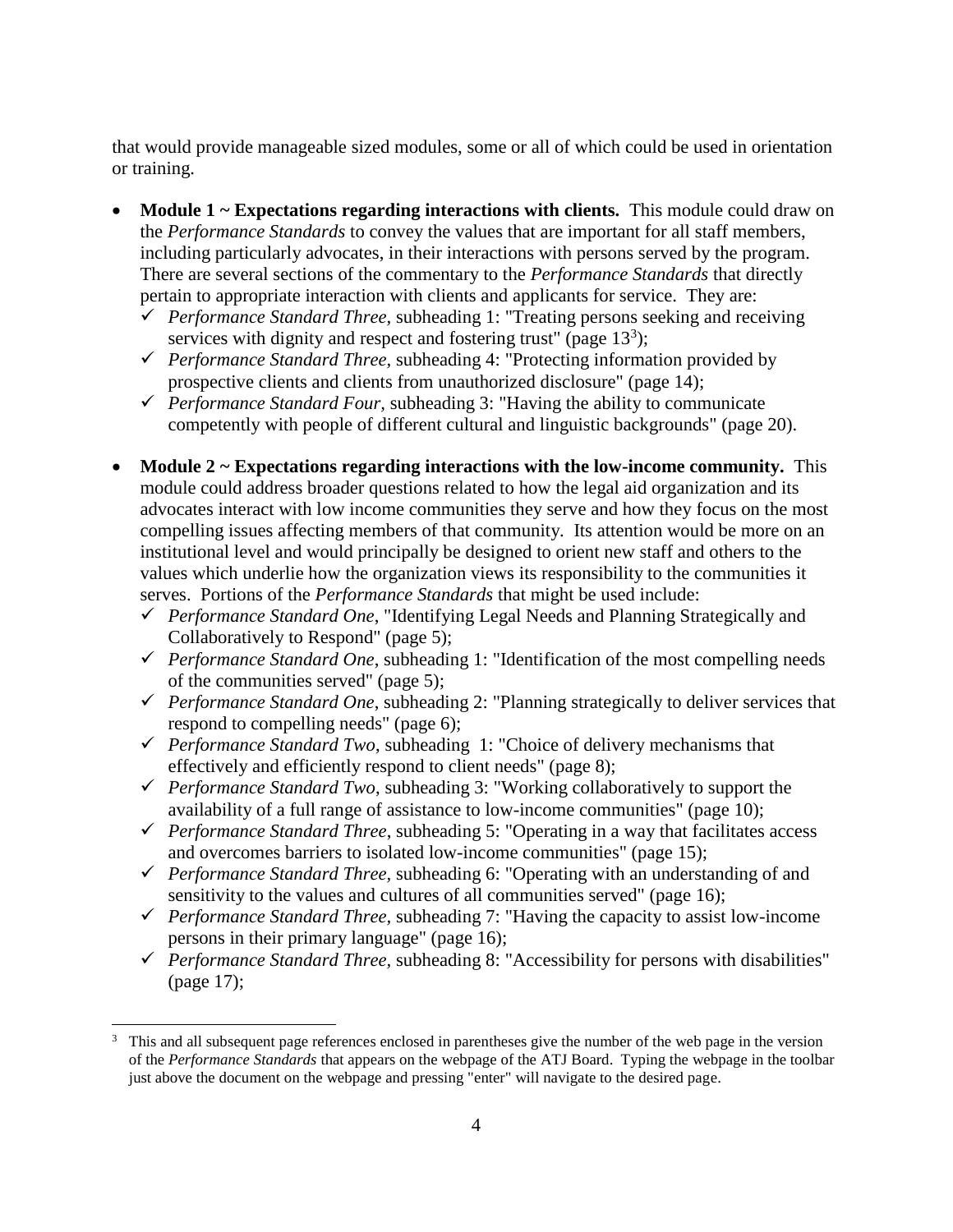- *Performance Standard Three*, subheading: "Reaching out to all low-income communities" (page 17);
- *Performance Standard Three*, subheading 11: "Using information technology in ways that promote access to services into the justice system" (page 18).
- **Module 3 ~ Production of high-quality legal work.** The discussion in the *Performance Standards* that relates to legal practice and the production of high-quality legal work could be extracted and used in conjunction with program materials on a number of internal procedures and practices. In addition to the sections of the Commentary to the *Performance Standards*  cited below, for instance, an orientation package could include items such as the organization's policies on case acceptance, supervision of legal work, records retention, and internal practice standards, if any.

Pertinent sections of the Commentary to the *Performance Standards* include:

- *Performance Standard Two,* subheading 2: "Accomplishing lasting results for individuals and low-income communities" (page 9);
- *Performance Standard Four*, subheading 4: "Systems that support the efficient production of high-quality legal work", including "Supervision and mentoring," "Regular review of staff advocates' cases and caseloads," and "Training" (page 21);
- *Performance Standard Four*, subheading 5: "Policies that promote the timely, efficient and effective practice of law," including case acceptance, assignment and management of cases and workload, and case files and records (page 22);
- *Performance Standard Four*, subheading 6: "Standards for the effective practice of law" (page 22).
- **Module 4** ~ **Ethical responsibilities.** Training and orientation on an advocate's ethical responsibilities would no doubt be built around Washington's Rules of Professional conduct. There is, however, discussion in the *Performance Standards* which addresses application of two Rules in the context of legal aid representation and which would be a useful inclusion in training and orientation materials. In addition, a footnote identifies the Rules of Professional Conduct which are particularly significant in legal aid representation. Pertinent parts of the *Performance Standards* are:
	- *Performance Standard Three*, subheading 3: "Identifying and addressing potential conflicts of interest in ways that are consistent with ethical obligations and do not unduly burden access to needed services" (page 13);
	- *Performance Standard Three*, subheading 4: "Protecting information provided by prospective clients and clients from unauthorized disclosure" (page 14);
	- *Performance Standard Four*, subheading 6: "Standards for the effective practice of law," footnote 48 (page 23).
- **Module 5 ~ Working collaboratively within the Alliance for Equal Justice.** This is a core value in Washington State that a legal aid organization may want to highlight separately in orienting new staff. The value is woven throughout the *Performance Standards*, but there are several sections which could be drawn on along with appropriate sections from the Hallmarks of an Effective Statewide Civil Legal Services System.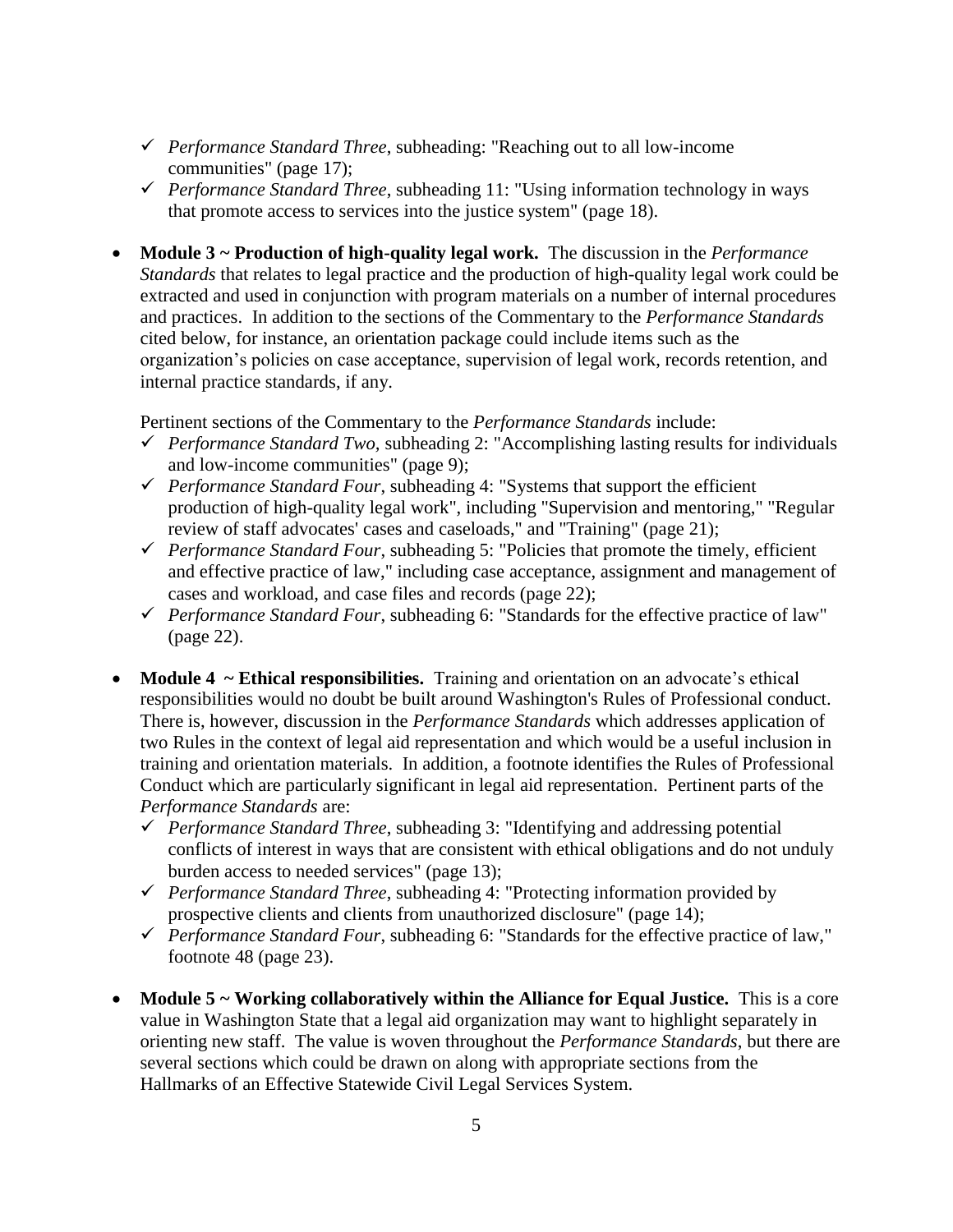- *Performance Standard One*, subheading 1: "Coordination with Access to Justice partners and stakeholders" (page 5);
- *Performance Standard Two*, subheading 3: "Working collaboratively to support the availability of a full range of assistance to low-income communities" (page 8).

### **B. Training and orientation of members of the Board of Directors.**

The *Performance Standards* offer three avenues for training and orientation of members of the Boards of Directors of legal aid organizations in the state. The first is as a portion of training or orientation related to the board members' responsibilities as governing body members. The second is to provide guidance regarding the appropriate operation of the legal aid organization for which the Board of Directors is responsible. The third relates to participation by the legal aid organization and its Board in the Alliance for Equal Justice.

- **Module 1 ~ Roles and responsibilities as a member of the Governing Body.** *Performance Standard Six* is devoted exclusively to governance and would be useful in its entirety. Portions of it, however, are explicitly focused on a board member's oversight responsibilities and would be useful in a training devoted to that issue.
	- *Performance Standard Six*, subheading 1, "The governing body carries out its governance and oversight responsibilities effectively," identifies six specific areas of responsibility (page 28).
		- "To determine the organization's mission and vision, consistent with its role as a member of the Alliance for Equal Justice" (page 29);
		- "To adopt broad general policies for the organization to carry out its mission within the overall framework for the Alliance for Equal Justice" (page 29);
		- "To engage in planning, along with staff and executive management and in concert with planning efforts by the Alliance for Equal Justice, to guide how the organization responds to the legal needs of the low-income communities it serves" (page 29);
		- "To oversee the financial integrity of the organization" (page 29);
		- "To hire and supervise the chief executive officer" (pages 29-30); and
		- "To ensure that its policies are being implemented and that the organization is in compliance with statutory and regulatory requirements" (page 30).
	- *Performance Standard Six*, subheading 1 also contains helpful analysis of "Limitations" on governing body members' activities" (page 30); and
	- *Performance Standard Six*, subheading 4: "The governing body serves as a resource for the legal aid organization" (page 32).
- **Module 2 ~ Effective operation of the legal aid organization governed by the Board of Directors.** On their face, the *Performance Standards* all relate to this issue, but certain values may be more important to emphasize in a training or orientation of board members.
	- *Performance Standard One*, subheading 2: "Planning strategically to deliver services that respond to compelling needs" (page 6);
	- *Performance Standard One*, subheading 4: "Evaluation of the effectiveness of program efforts and making necessary adjustments" (page 7);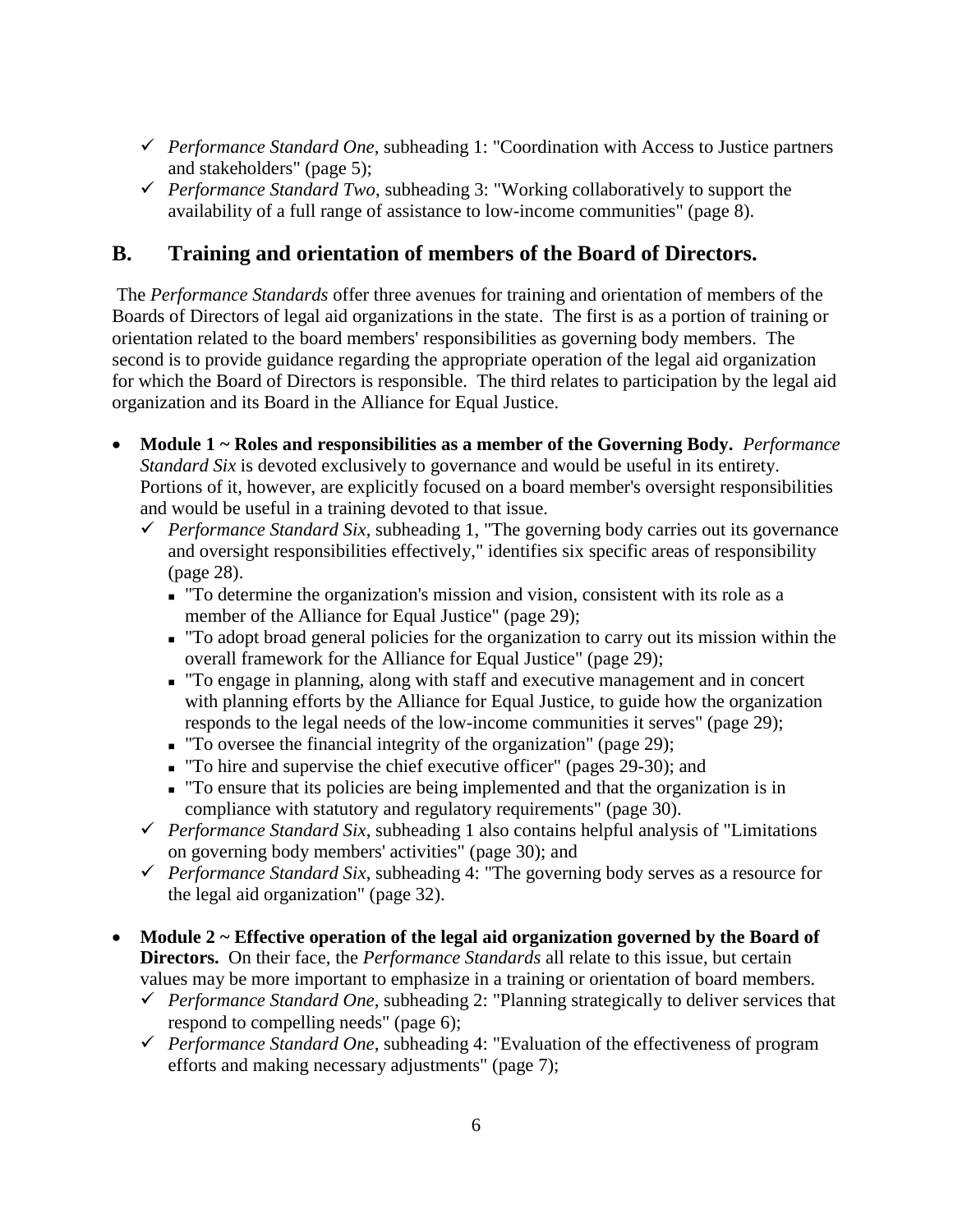- *Performance Standard Two*, subheading 1: "Choice of delivery mechanisms that effectively and efficiently respond to client needs" (page 8);
- *Performance Standard Two*, subheading 3: "Working collaboratively to support the availability of a full range of assistance to low-income communities" (page 10);
- *Performance Standard Five*, subheading 1: "Leadership that helps establish and maintain a shared mission and vision for the organization and helps to achieve institutional relevancy and credibility" (page 25);
- *Performance Standard Five*, subheading 3: "Effective administration of the organization" (page 26);
- *Performance Standard Five*, subheading 4: "Compliance with grant and contract requirements and other legal responsibilities" (page 27); and
- *Performance Standard Six*, subheading 2: "Governing body members are knowledgeable about legal aid services supportive of the mission of the organization" (page 31).
- **Module 3 ~ Responsibilities regarding participation in the Alliance for Equal Justice.** There are a number of places where the value of working collaboratively in the state justice system and participating in the Alliance for Equal Justice are highlighted. Several of those are particularly pertinent to board members and would be appropriate for a training or orientation module.
	- *Performance Standard One*, subheading 4: "Coordination with Access to Justice partners and stakeholders" (page 6);
	- *Performance Standard Two*, subheading 3: "Working collaboratively to support the availability of a full range of assistance for low-income communities" (page 10);
	- *Performance Standard Six*, subheading 3: "Governing by the members who understand the importance of active participation by the legal aid organization in the state justice system" (page 31);
	- *Performance Standard Seven*, Resource Development (page 33);
	- *Performance Standard Seven*, subheading 1: "Coordination and cooperation in efforts to preserve and expand public resources committed to the support of civil legal aid" (page 33);
	- *Performance Standard Seven*, subheading 2: "Participation and cooperation with the Campaign for Equal Justice in efforts to develop and expand private resources to support civil legal aid" (page 34); and
	- *Performance Standard Seven*, subheading 4: "Equitable allocation of private and public resources for civil legal aid delivery consistent with the Access to Justice Board's Hallmarks and the State Planned for the Delivery of Civil Legal Aid in Washington" (page 35).

### **C. Training and orientation of staff, volunteers and board members of organizations using volunteer attorneys***.*

*Performance Standard Eight* directly addresses the operation of legal aid organizations that use volunteer attorneys to serve clients and to support the organization's activities. Many aspects of the training and orientation modules described above would be pertinent to organizations even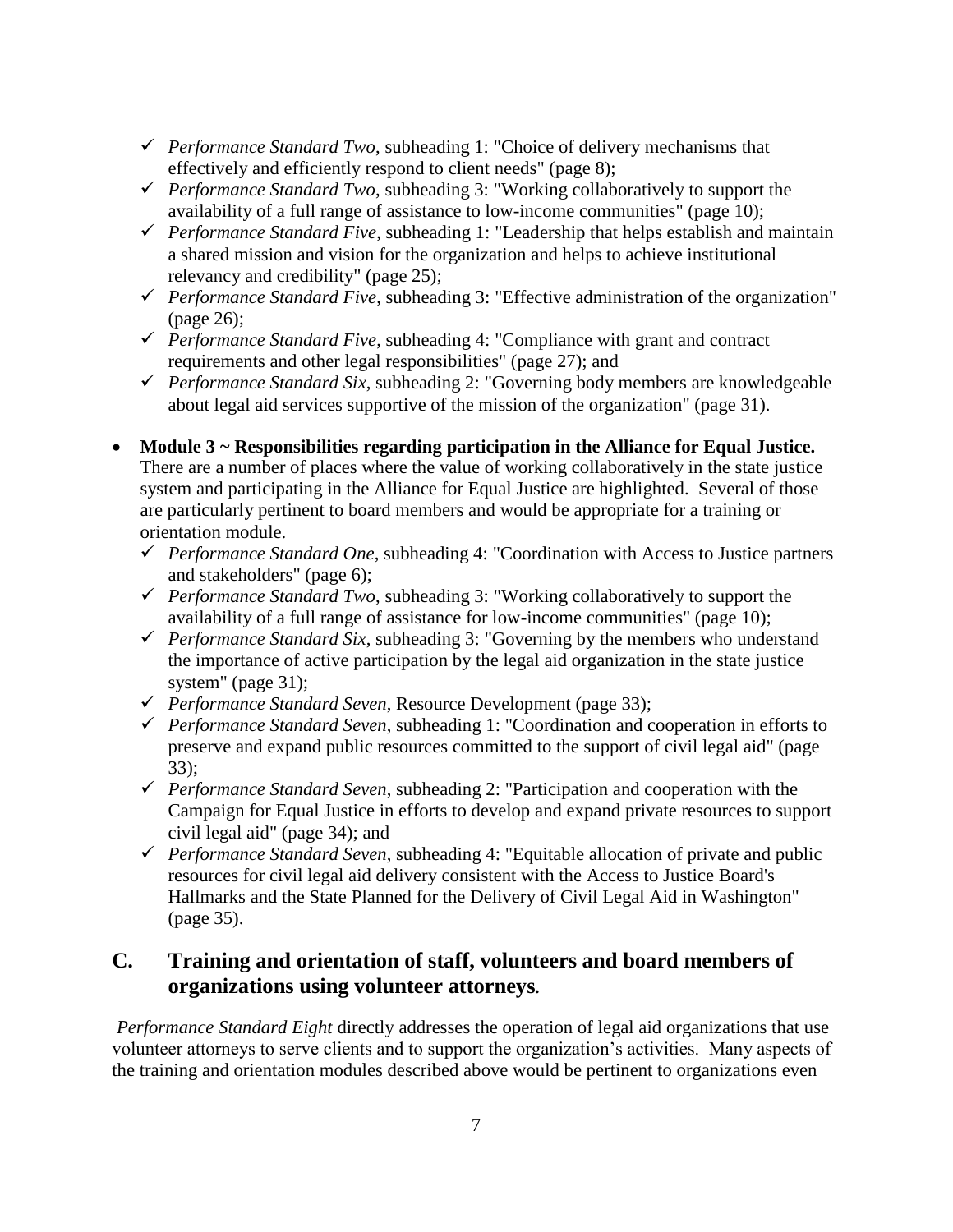though they rely principally or exclusively on the participation of volunteer attorneys. The availability of the analysis in *Performance Standard Eight*, however, offers additional possibilities for training or orientation aimed at their special characteristics. Again, the full content of the *Performance Standard* is more than might be realistic to cover in one training or orientation and dividing it into modules would be appropriate.

- **Module 1 ~ Expectations related to the recruitment and support of volunteers.** A number of the issues covered in *Performance Standard Eight* pertain to what the organization should have in place to recruit and support its volunteer attorneys.
	- *Performance Standard Eight*, subheading 2: "Successful recruitment and retention of volunteer attorneys" (page 38), including separate discussions of recruitment (page 38), retention (page 39) and recognition of volunteers (page 39);
	- *Performance Standard Eight*, subheading 3: "Access to training and support" (page 39);
	- *Performance Standard Eight*, the discussion under subheading 4: "Internal systems to support quality" that pertains to "Appropriate placement and follow-up on cases" (pages 43-44); and
	- *Performance Standard Eight*, subheading 6: "Coordination with Alliance for Equal Justice partners" (page 46).
- **Module 2 ~ Expectations related to the support of high quality legal work by volunteer attorneys.** Special considerations apply to how the value of producing high quality legal work is accomplished in the case of volunteer attorneys. The sections of *Performance Standard Eight* that relate to that issue are:
	- *Performance Standard Eight*, subheading 1: "Fostering high-quality, responsive legal assistance by volunteer attorneys" (page 37), and
	- *Performance Standard Eight*, subheading 4: "Internal systems to support quality" (pages 40-44);
- **Module 3 ~ Expectations related to ethical considerations.** *Performance Standard Eight*  provides useful analysis of the complex relationships associated with the referral clients to volunteer attorneys and the common use of non-attorneys in the analysis and assignment of cases. Training and orientation of both members of the Board of Directors and, in some cases, the volunteer attorneys may be appropriate.
	- *Performance Standard Eight*, the discussion under subheading 4: "Internal systems to support quality" that pertains to "Attorney supervision of non-attorney staff, when required" (pages 40-42); and
	- *Performance Standard Eight*, subheading 5: "Establishing a clear understanding among the client, the volunteer attorney and the legal aid organization" (pages 44-46).

### **D. Training and orientation of others in the State Justice System**.

While not described here in depth, there are other parts of the civil justice system in Washington that could use the *Performance Standards* for training or orientation of their staff and board. They could be used, for instance, by the Civil Legal Aid Oversight Committee or the Legal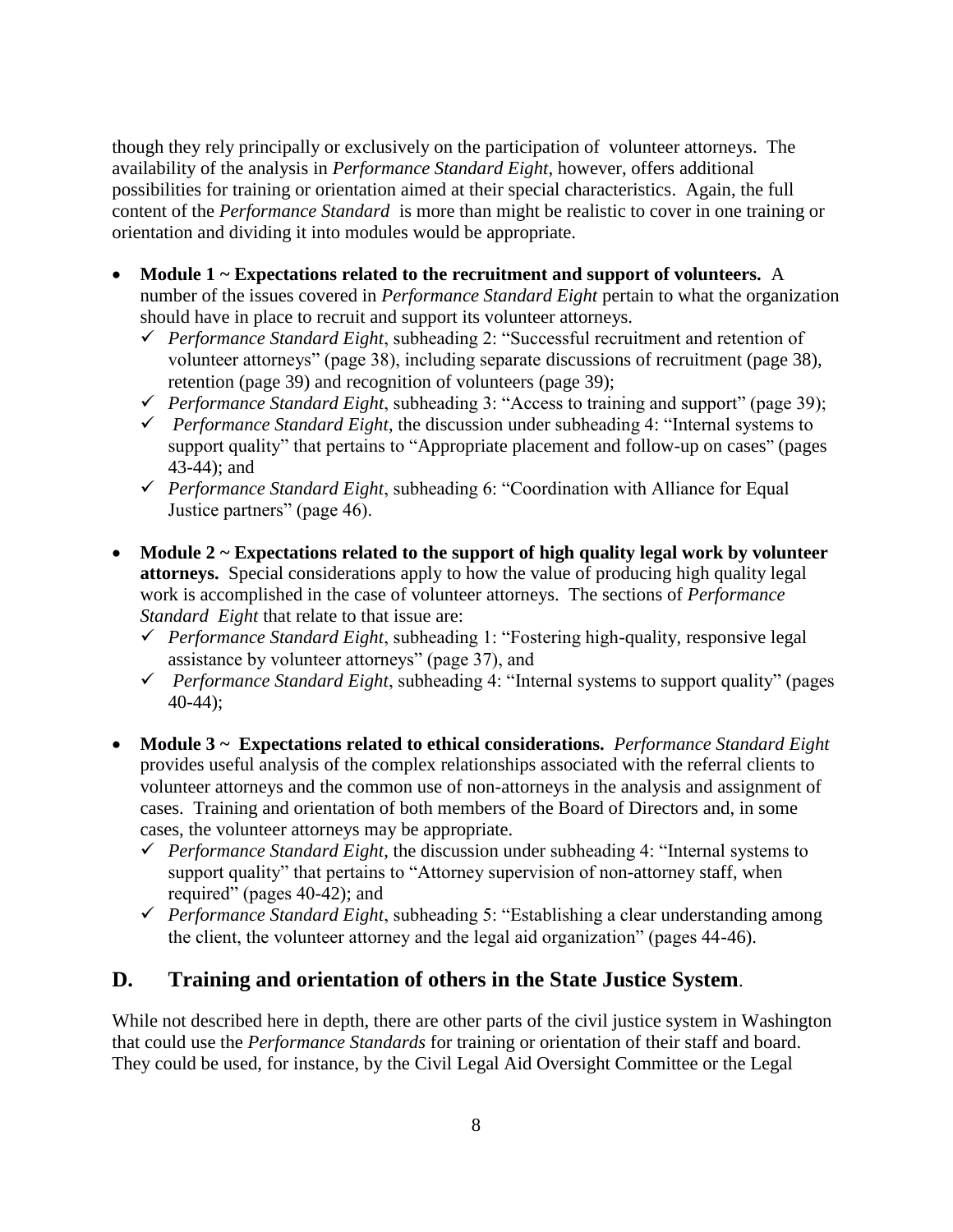Foundation of Washington's Board for orientation of new members regarding the operation and expectations of legal aid organizations in the civil justice system.

# **II. Use by legal aid organizations for self-assessment and values clarification (and possible planning)**

Another potential use for the *Performance Standards* by legal aid organizations is to engage in a process which is part self-assessment and part education of staff or board and clarification of the organization's values. As with training and orientation, the process would involve the use of selected portions of the *Performance Standards* that are chosen to address a particular area of concern or interest by the legal aid organization.. The process could be used once or twice related to a specific issue, or as part of a longer-term self-assessment spread over a period of weeks or even months.

*Methodology.* The proposed method is a simple one. An office or unit of a legal aid organization or the entire organization selects portions of the *Performance Standards* and engages in a structured discussion of the values, the degree to which they reflect those values in their operation and what it would take to reflect them more fully. As an example, an organization might reflect its process for intake against the values stated in *Performance Standard Three*. The discussion could be framed around a few statements from the Commentary to the *Performance Standard* or could address a variety of the values framed in that *Performance Standard*.

A discussion, thus, could be organized around the following sentences from the commentary to subheading 1 of *Performance Standard Three* ("Treating persons seeking and receiving services with dignity and respect and fostering trust") and the subheading 2 ("Accurately assessing the legal problems of persons seeking assistance and advising them promptly of the level of assistance that they will receive"):

"A core value that underlies all Washington's Performance Standards is the importance of treating all persons who interact with the legal aid organization with dignity and respect. Because a potential client's first contact with the legal aid organization is often through its intake system, how that system functions is likely to have as affect on any attorney-client relationship that is formed. It is important, therefore, that the process foster confidence in the professionalism and capability of the organization, and that it engender trust in the potential client. The process should be respectful of the time and resources of persons seeking services and, as much as resources will allow, should avoid long waiting times for prospective clients to seek services and should promptly advise them if services will be provided.<sup>4</sup>...

 $\overline{\phantom{a}}$ 

<sup>4</sup> **ABA Standard 4.1 on the Provider's Intake System**: "*A provider should design and operate an intake system that treats all persons seeking assistance with respect, accurately identifies their legal needs and promptly determines the assistance to be offered.* Link to Commentary to ABA Standard 4.1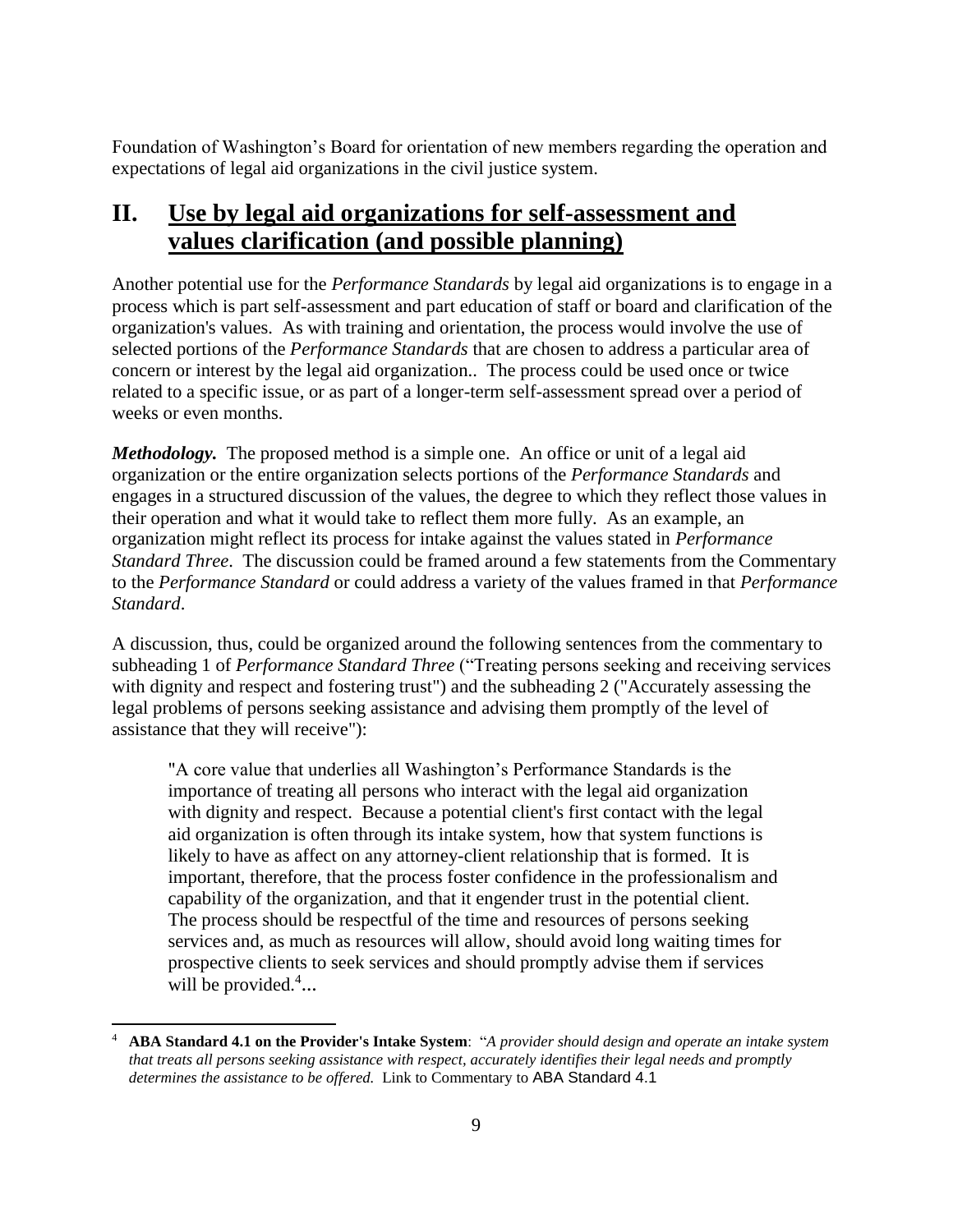"The intake process should accurately identify the legal needs of the person seeking assistance and should act promptly on the application and notify the individual of the level of assistance that will be offered, if any. Individuals who are not accepted for service should be notified promptly and provided legal information, if appropriate, on the steps they may take to protect their interests.<sup>5</sup>

Staff could then be invited to discuss the following questions:

- 1. Do we agree with the underlying values expressed in these statements?<sup>6</sup>
- 2. To what extent do we as an organization reflect those values in how our intake process functions?
- 3. What are the factors that inhibit our operating in a way which meets this standard and what enhances it?
- 4. What steps might we take as an organization to overcome the barriers to our fully accomplishing the values and to strengthen the factors which enhance it?

The same discussion could be used to consider a broader range of values reflected in *Performance Standard Three*. In interest of space, the Commentary is not set out fully in this memorandum, but portions of it that are found in the following subheading could be used for a similar discussion to assess key aspects of intake:

- *Performance Standard Three*, subheading 5: "Operating a way that facilitates access and overcomes barriers to isolated low-income communities" (page 15);
- *Performance Standard Three,* subheading 6: "Operating with understanding of and sensitivity to the values and cultures of all communities served" (page 16);
- *Performance Standard Three,* subheading 7: "Having the capacity to assist low-income persons in their primary language" (page 16);
- *Performance Standard Three,* subheading 8: "Accessibility for persons with disabilities" (page 17);
- *Performance Standard Three*, subheading: "Reaching out to all low-income communities" (page 17);

There are a variety of issues in the *Performance Standards* that lend themselves to engagement in the process described above. The location of the appropriate text in the *Performance Standards* is not set out here, but various possibilities are suggested:

- How well do we engage with low income communities in order to be aware of and responsive to their most compelling needs?
- Do we interact with clients and applicants for service with appropriate cultural and linguistic competence?

 $\overline{\phantom{a}}$ <sup>5</sup> Link to Commentary to ABA Standard 4.1

<sup>6</sup> In fact, the ATJ Board has established that the values in the *Performance Standards* apply in all legal aid organizations. The purpose of the first question, however, is more pedagogical; it is to have participants in the discussion recognize and embrace the specific values inherent in the selected text.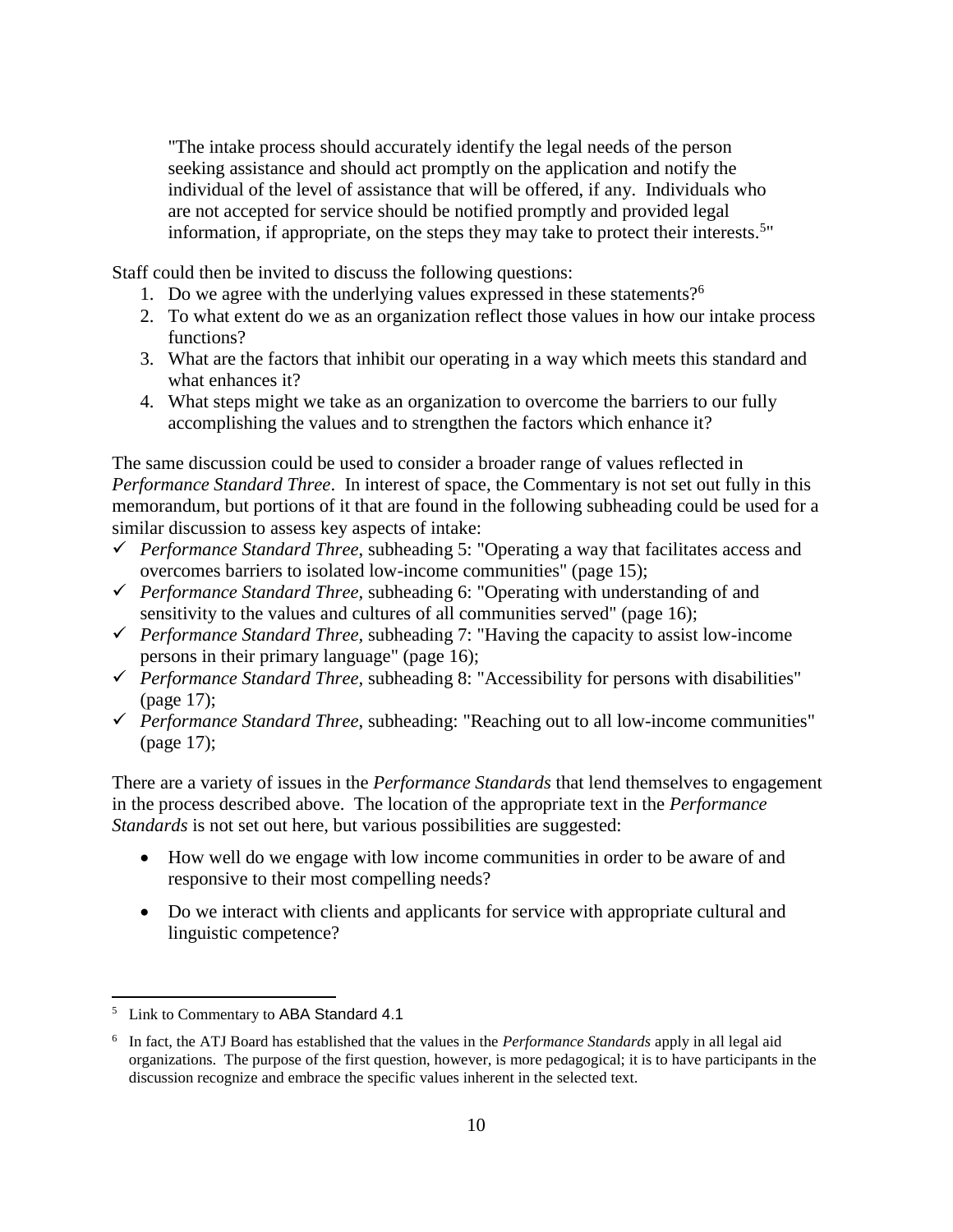- Do we provide appropriate and necessary support to volunteer attorneys and function in a way that fosters their providing high quality representation?
- Do our systems for the supervision and support of legal work foster high quality representation and contribute to the professional growth of employees?
- Do we use technology effectively to support our production of legal work and to reach clients and others effectively?
- Do we coordinate and collaborate with our Alliance for Equal Justice partners to assure that a full range of service is offered and that we use available resources as efficiently and effectively as possible?
- Does our Board of Directors carry out is responsibilities effectively?

## **III. Use by legal aid organizations in self-assessment and peer reviews**

During the past several years there has been discussion of creating a capacity for engaging in peer reviews or consultations for some or all of the legal aid organizations in the state in processes that would be jointly organized by the funder and the organization being reviewed. The *Performance Standards* themselves cite the value of such jointly sponsored peer reviews (page 7). Considerably more analysis is required regarding what would be necessary to create such a capacity than is appropriate in this memorandum. It is useful, however, to consider how the *Performance Standards* could be used as the basis for peer reviews or consultations.

The *Performance Standards* would be very useful as standards for a peer review or consultation. The language of each *Performance Standard* is written in a way which makes it particularly appropriate for such use. Indeed, each declaration in the *Performance Standards* can be turned into a question which becomes an appropriate evaluation inquiry. Thus, for example, *Performance Standards One* can be transformed into the following set of assessment questions:

- Does the legal aid organization interact effectively with low-income communities it serves so as to be aware of their most compelling legal problems?
- Does it, in consultation with its Alliance for Equal Justice partners and stakeholders, make deliberate choices about how to respond to those needs?
- Does it periodically assess the effectiveness of its efforts to respond to the needs of the communities it serves and adjust its approaches, as necessary?

By way of another example, *Performance Standard Three* lends itself to the following formulation of questions appropriate for a peer review or consultation:

- Do the legal aid organization's systems for intake and case acceptance reflect a commitment to treating all persons seeking and utilizing its services with dignity and respect?
- Does the organization accurately identify the legal needs of prospective clients and promptly respond to requests for assistance.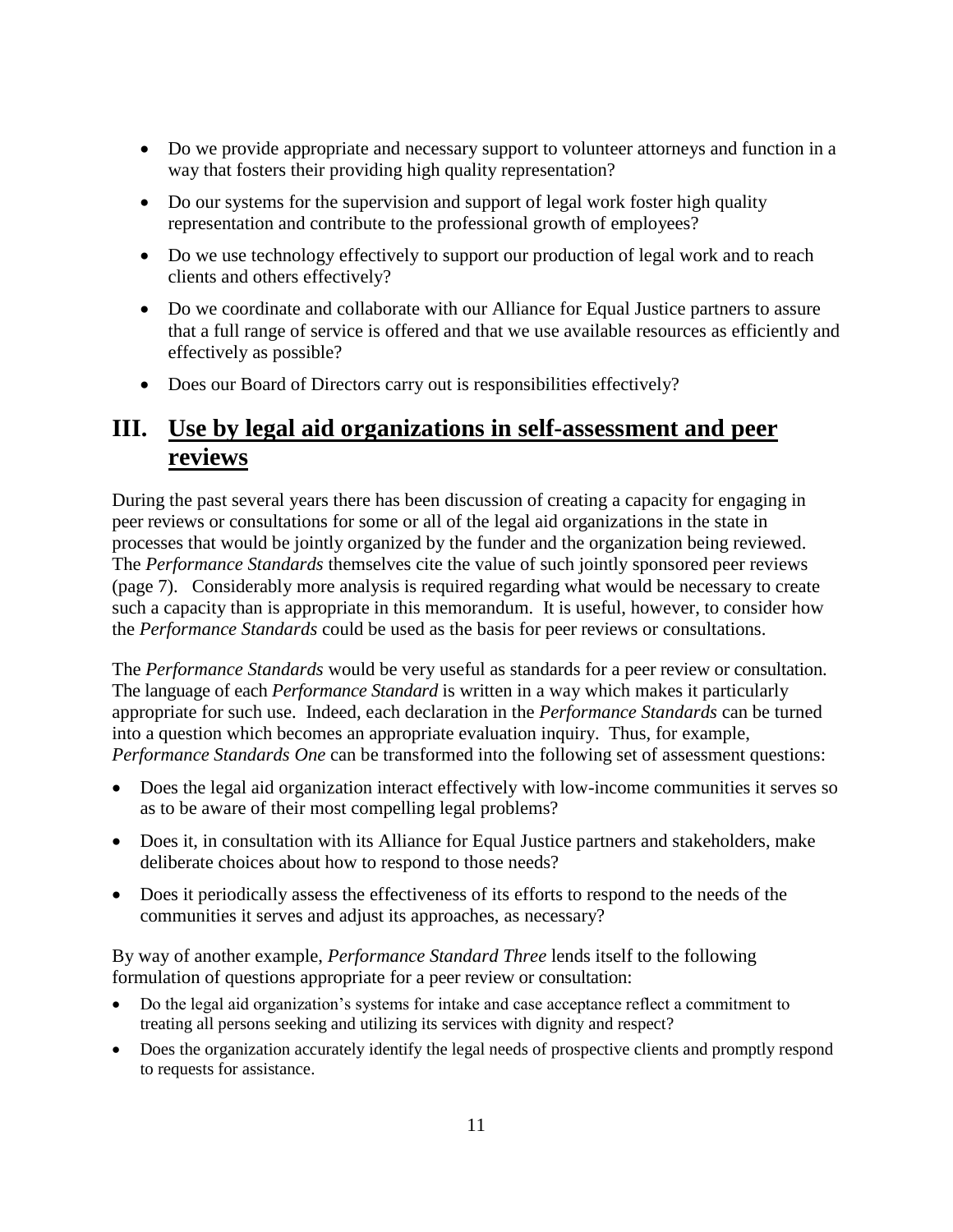- Does the organization promote access for all eligible populations including those that are isolated by geography, culture, language, disability and other factors that limit access? Does the organization coordinate with Alliance for Equal Justice partners and stakeholders to promote improved access to the civil justice system?
- Does the organization have policies and procedures to identify and address conflicts of interest
- Does the organization appropriately protect the confidentiality of clients' and prospective clients' information.

Each of the *Performance Standards* can easily be converted into an evaluation question appropriate for use in a peer review. Furthermore, the greater detail which is set forth in the Commentary to each Standard can be used for more finely focused inquiry into areas that concern in the peer review. Thus, for example, the language in Subheading 5 *of Performance Standard Five* reads:

"2. Management that supports the production of high-quality, responsive legal work consistent with the *Performance Standards*

For a legal aid organization to excel, it must have good management as well as effective leadership. Good management relates to the organization's capacity to get its work done efficiently to accomplish its intended objectives. A program that is well managed will have an effective management structure with well trained managers who can respond quickly and effectively to challenges and opportunities that confront the organization. Management should be diverse. All levels of management should be clear on their assigned authority and responsibility. The organization should create effective administrative procedures and effectively use technology and other tools that support internal operations as well as service to clients. It should periodically evaluate the effectiveness of internal and administrative operations.**" 7**

The quoted paragraph lends itself to the following areas of inquiry:

- Does the legal aid organization have a clear management structure with clearly assigned authority and responsibility?
- Are managers trained?
- Is management diverse?

 $\overline{\phantom{a}}$ 

- Does the organization have affected administrative procedures?
- Does the organization effectively use technology to support internal operations as well as clients?
- Does the organization periodically assess the effectiveness of its internal administrative operations and make appropriate adjustments, if necessary?

<sup>7</sup> Link to Commentary to LSC Performance Criteria, Performance Area 4, Criterion 3.